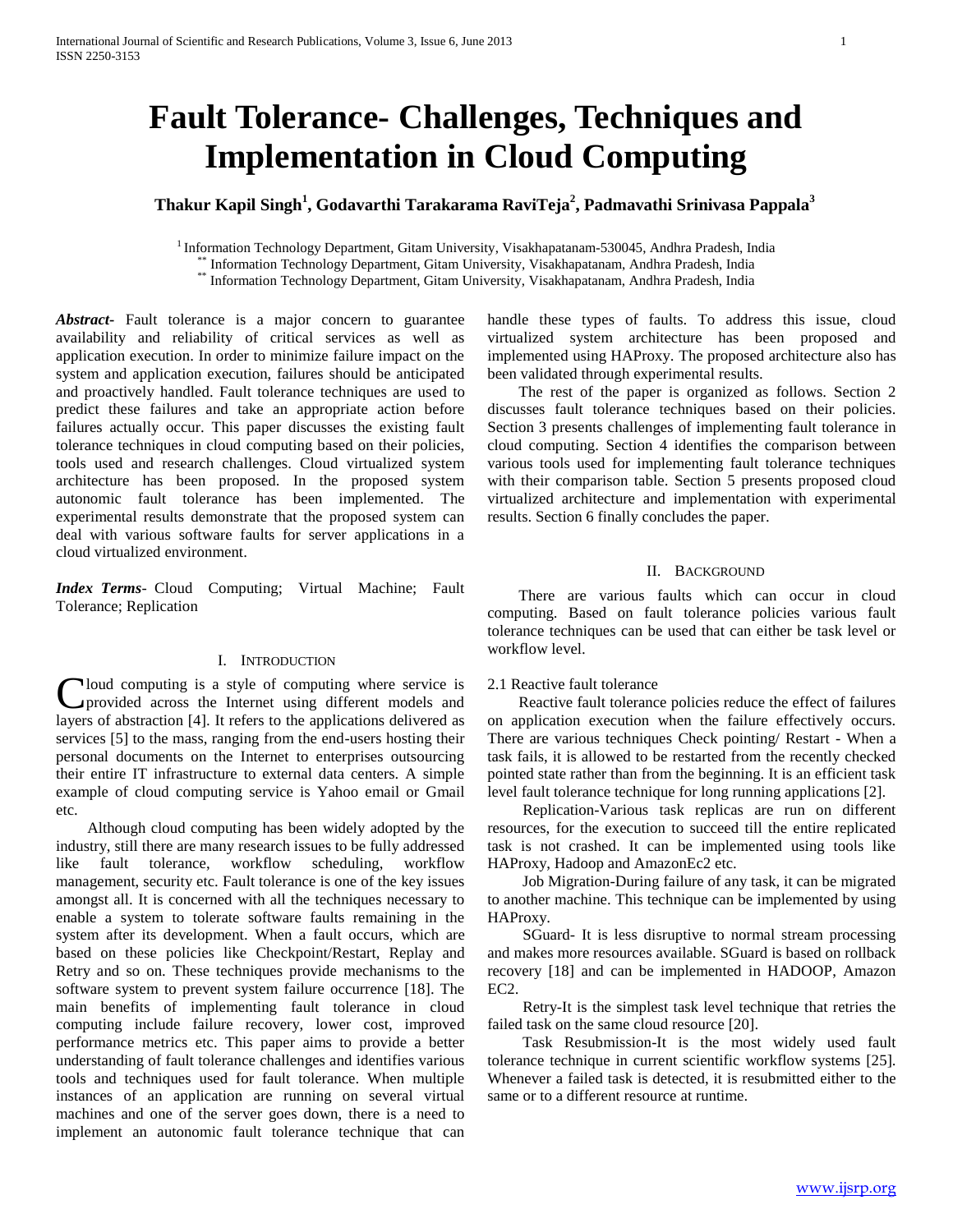User defined exception handling*-*In this user specifies the particular treatment of a task failure for workflows.

 Rescue workflow*-*This technique [20] allows the workflow to continue even if the task fails until it becomes impossible to move forward without catering the failed task.

# 2.2 Proactive Fault Tolerance

 The principle of proactive fault tolerance policies is to avoid recovery from faults, errors and failures by predicting them and proactively replace the suspected components other working components. Some of the techniques which are based on these policies are Preemptive migration, Software Rejuvenation etc.

 Software Rejuvenation-It is a technique that designs the system for periodic reboots. It restarts the system with clean state [5].

 Hadoop [7] is used for data intensive applications but can also be used to implement fault tolerance techniques in cloud enviorment.Amazon Elastic Compute Cloud (EC2) [8] provides a virtual computing environment to run Linux-based applications for fault tolerance.

 Proactive Fault Tolerance using Self-Healing- When multiple instances of an application are running on multiple virtual machines, it automatically handles failure of application instances.

 Proactive Fault Tolerance using Preemptive Migration-Preemptive Migration relies on a feedback-loop control mechanism where application is constantly monitored and analyzed.

# III. CHALLENGES OF IMPLEMENTING FAULT TOLERANCE IN CLOUD COMPUTING

 Providing fault tolerance requires careful consideration and analysis because of their complexity, inter-dependability and the following reasons.

 There is a need to implement autonomic fault tolerance technique for multiple instances of an application running on several virtual machines [12].

 Different technologies from competing vendors of cloud infrastructure need to be integrated for establishing a reliable system [15].

 The new approach needs to be developed that integrate these fault tolerance techniques with existing workflow scheduling algorithms [14].

 A benchmark based method can be developed in cloud environment for evaluating the performances of fault tolerance component in comparison with similar ones [21].

 To ensure high reliability and availability multiple clouds computing providers with independent software stacks should be used [22] [23].

 Autonomic fault tolerance must react to synchronization among various clouds [15].

# IV. TOOLS USED FOR IMPLEMENTING FAULT TOLERANCE

 Fault tolerance challenges and techniques have been implemented using various tools. Table 1 compares these tools based on their programming framework, environment and application type along with different fault tolerance techniques. HA Proxy is used for server failover in the cloud [13]. *S*Help [12] is a lightweight runtime system that can survive software failures in the framework of virtual machines. It may also work in cloud environment for implementing check pointing. ASSURE [9] introduces rescue points for handling programmer anticipated failures.

| <b>Techniques</b>                               |                        |                       |                                        |                      |                               |                                         |
|-------------------------------------------------|------------------------|-----------------------|----------------------------------------|----------------------|-------------------------------|-----------------------------------------|
| <b>Fault Tolerance Techniques</b>               | <b>Policies</b>        | <b>System</b>         | <b>Programming</b><br>Framework        | <b>Environment</b>   | <b>Fault Detected</b>         | <i><b>Applicati</b></i><br>on Type      |
| Self Healing, Job Migration,<br>Replication     | Reactive/<br>Proactive | HAProxy[13]           | Java                                   | Virtual<br>Machine   | Process/node<br>failures      | Load<br>balancing<br>Fault<br>Tolerance |
| Check pointing                                  | Reactive               | SHelp[12]             | SQL,JAVA                               | Virtual<br>Machine   | Application<br>Failure        | Fault<br>tolerance                      |
| Check pointing, Retry, Self<br>Healing          | Reactive/<br>Proactive | Assure <sup>[9]</sup> | JAVA                                   | Virtual<br>Machine   | Host, Network<br>Failure      | Fault<br>tolerance                      |
| Job<br>Migration, Replication, Sguard, Re<br>sc | Reactive/<br>Proactive | Hadoop[7]             | Java,HTML,CSS                          | Cloud<br>Environment | Application/no<br>de failures | Data<br>intensive                       |
| Replication, Sguard, Task<br>Resubmission       | Reactive/<br>Proactive | AmazonEC2[8]          | Amazon Machine<br>Image, Amazon<br>Map | Cloud<br>Environment | Application/no<br>de failures | Load<br>balancing<br>fault              |

**Table 1: Tools Used To Implement Existing Fault Tolerance**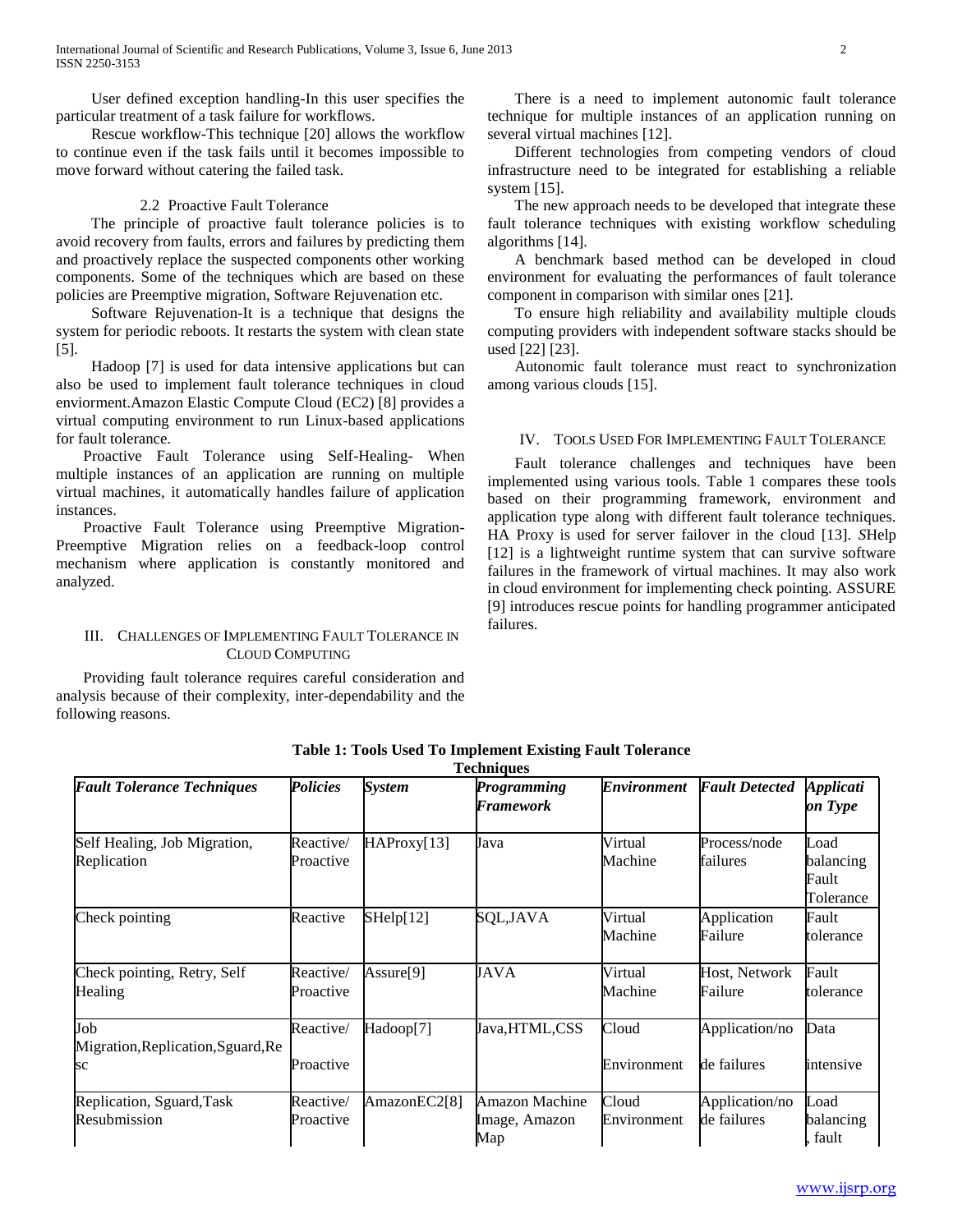| ×      |  |
|--------|--|
|        |  |
|        |  |
| ۰.     |  |
| ×<br>٠ |  |

|  |  |  | . . |  |
|--|--|--|-----|--|
|  |  |  |     |  |

#### V. PROPOSED CLOUD VIRTUALIZED SYSTEM ARCHITECTURE AND IMPLEMENTATION

#### 5.1 Cloud Virtualized System Architecture

 A few techniques currently exist for autonomic fault tolerance in cloud enviorment.Shelp can survive the software faults for server applications running in virtual machine environment [12].There is a need to implement autonomic fault tolerance in cloud enviorment.If any one of the servers breaks down, system should automatically redirect user requests to the backup server. So, the cloud virtualized system architecture has been proposed and implemented using HAProxy.The application

availability and reliability can be maintained by using the proposed cloud virtualized system architecture as shown in Figure 1. The server virtualized system consists of VMs (server 1 and server 2) on which an Ubuntu 10.04 OS and database application are running. Server 2 is a backup sever in case of failure. HAProxy is configured on the third virtual machine to be used for fault tolerance. The availability of the servers is continuously monitored by HAProxy statistics tool on a fault tolerant server. HAProxy is running on web server to handle requests from web. When one of the servers goes down unexpectedly, connection will automatically be redirected to the other server.



**Figure 1: Cloud Virtualized System Architecture**

5.2 Implementation and Experimental Results

 Fault tolerant system has been implemented using HAProxy and MySQL. HAProxy is used to handle server failures in fault tolerant cloud environment. It provides a web interface for statistics known as HAProxy statistics. Implementation includes two virtual machines as web servers, server 1 and server 2 hosting Apache Tomcat 6.0.32. HAProxy software version 1.3.15.2 is configured on third virtual machine. A simple database application written in Java is installed on the web servers. Xampp for Linux Windows XP (SP2) is used to install MySQL. Data in MySQL is replicated using replication technique for local backup. Replication enables data from one MySQL database server (the master) to be replicated to one or more MySQL database servers. Application can be accessed on any of the web server. Data consistency is also maintained through MySQL replication. The experimental results show that HAProxy can assist server applications to recover from server failures in just a few milliseconds with minimum performance overhead.

**Case 1: Figure 2 shows the stats when both the servers are working and green line indicates that the servers are up.**



**Figure 2: HAProxy Statistics**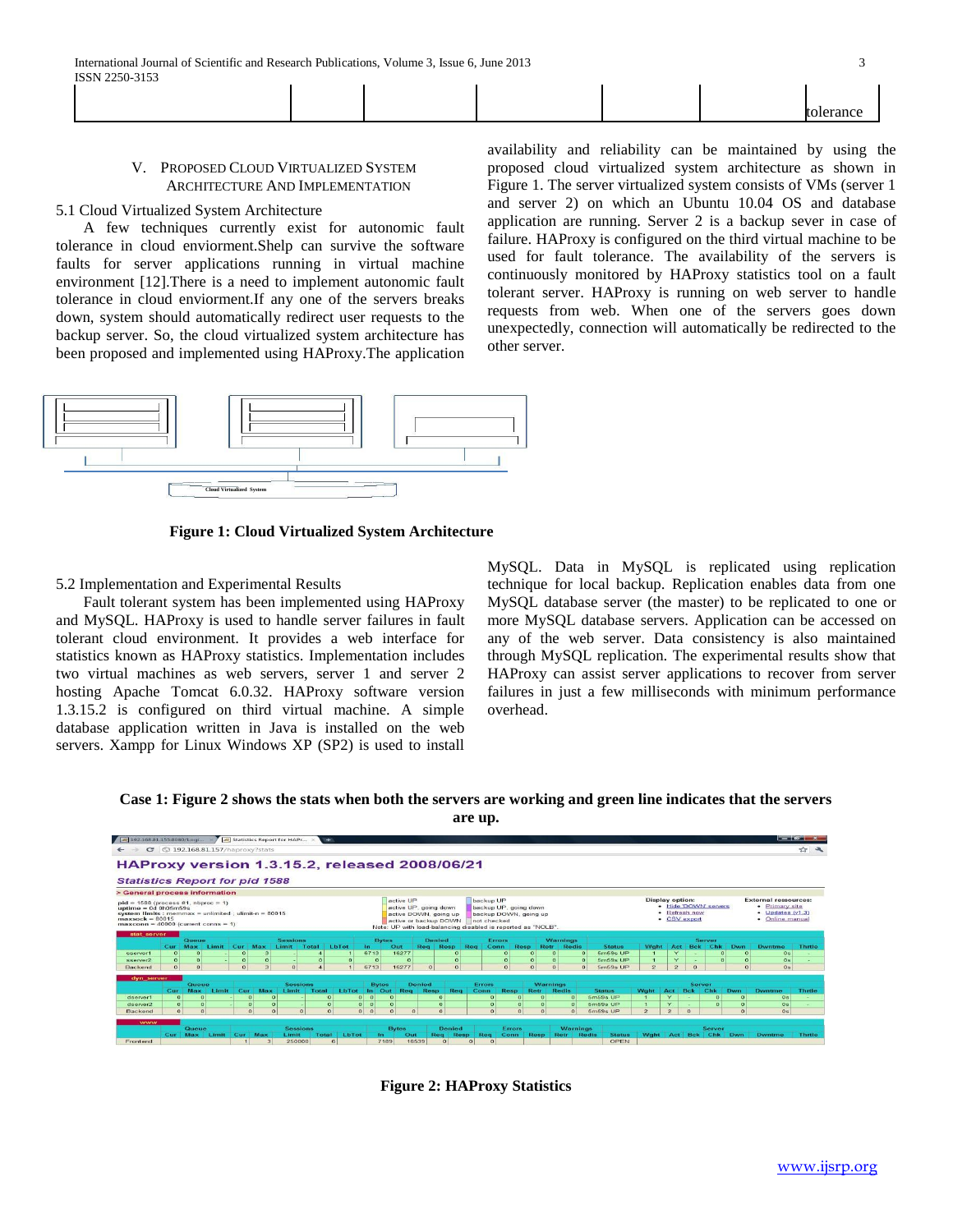# **Case 2: Figure 3 shows the stats when server 1 goes down and server 2 is still up. Red line in this figure indicates that the server is down.**



# **Figure3: Server 1 is down Case 3: Figure 4 shows the stats when server 2 goes down and server 1 is still up.**



**Figure 4: Server 2 is down**

**Case 4: Replication enables data from one MySQL database server to be replicated to one or more MySQL database servers (the slaves). Figure 5 shows the database table of server 1 using SQLyog and the connection established with server 2 slave.**

| $\frac{1}{2}$ $\frac{1}{2}$ $\frac{1}{2}$ $\frac{1}{2}$ $\frac{1}{2}$ $\frac{1}{2}$ $\frac{1}{2}$ $\frac{1}{2}$ $\frac{1}{2}$ $\frac{1}{2}$ $\frac{1}{2}$ $\frac{1}{2}$ $\frac{1}{2}$ $\frac{1}{2}$ $\frac{1}{2}$ $\frac{1}{2}$ $\frac{1}{2}$ $\frac{1}{2}$ $\frac{1}{2}$ $\frac{1}{2}$ $\frac{1}{2}$ $\frac{1}{2}$<br><b>IN THE</b> | - 396 - 496 - 596 - 596 - 596 - 59                                                                                  |                   |
|--------------------------------------------------------------------------------------------------------------------------------------------------------------------------------------------------------------------------------------------------------------------------------------------------------------------------------------|---------------------------------------------------------------------------------------------------------------------|-------------------|
|                                                                                                                                                                                                                                                                                                                                      |                                                                                                                     |                   |
| Lil root@192.168.81.158                                                                                                                                                                                                                                                                                                              | Reasons for upgrading to Enterprise: Get one year of unlimited premier email support                                |                   |
| sa <b>El</b> information schema                                                                                                                                                                                                                                                                                                      | C Query                                                                                                             | <b>HERE SHEET</b> |
| edeot<br><b>EXI ESI</b><br>a lel mysql                                                                                                                                                                                                                                                                                               | select * from signin                                                                                                |                   |
| (i) III phpmyadmin                                                                                                                                                                                                                                                                                                                   |                                                                                                                     |                   |
| test<br><b>DET END</b>                                                                                                                                                                                                                                                                                                               |                                                                                                                     |                   |
| <b>III El vishu</b>                                                                                                                                                                                                                                                                                                                  |                                                                                                                     |                   |
| <b>ED Tables</b>                                                                                                                                                                                                                                                                                                                     |                                                                                                                     |                   |
| co littil storsin                                                                                                                                                                                                                                                                                                                    |                                                                                                                     |                   |
| <b>GO &amp; D</b> Views                                                                                                                                                                                                                                                                                                              |                                                                                                                     |                   |
| <b>GO Stored Procs</b>                                                                                                                                                                                                                                                                                                               |                                                                                                                     |                   |
| <b>ED</b> Functions                                                                                                                                                                                                                                                                                                                  |                                                                                                                     |                   |
| an <b>Figgers</b>                                                                                                                                                                                                                                                                                                                    | $111 -$                                                                                                             |                   |
| <b>Gillen Events</b>                                                                                                                                                                                                                                                                                                                 |                                                                                                                     |                   |
|                                                                                                                                                                                                                                                                                                                                      | <b>iffic</b> a Table Data<br><b>MM 1 Result C 2 Messages</b><br><b>CD</b> SHistory<br>$-1$<br>d Objects             |                   |
|                                                                                                                                                                                                                                                                                                                                      |                                                                                                                     |                   |
|                                                                                                                                                                                                                                                                                                                                      | $ \overline{m}$ . $\overline{m}$ $\overline{m}$ $\overline{m}$ $\overline{m}$<br><b>Ent (2)</b> and and (Read Only) |                   |
|                                                                                                                                                                                                                                                                                                                                      | emn11ID<br>password<br>1.41                                                                                         |                   |
|                                                                                                                                                                                                                                                                                                                                      | $\Box$<br>$15$ null<br>$n$ ull                                                                                      |                   |
|                                                                                                                                                                                                                                                                                                                                      | □<br>$16 \text{ m}$ $11$<br>mu11                                                                                    |                   |
|                                                                                                                                                                                                                                                                                                                                      | $\Box$<br>17 surekha@surekha.com<br>murmitin                                                                        |                   |
|                                                                                                                                                                                                                                                                                                                                      | $\Box$<br>10 binu@binu.com<br>binu.                                                                                 |                   |
|                                                                                                                                                                                                                                                                                                                                      | ▭<br>19 1238321, com<br>123                                                                                         |                   |
|                                                                                                                                                                                                                                                                                                                                      | 20 aam11230aam123.com<br>$m + 23$<br>▭                                                                              |                   |
|                                                                                                                                                                                                                                                                                                                                      | ▭<br>21 new1230new.com<br>new123                                                                                    |                   |
|                                                                                                                                                                                                                                                                                                                                      | ▭<br>22 office@office.com<br>office                                                                                 |                   |
|                                                                                                                                                                                                                                                                                                                                      | 23 ahine@ahine.com<br>▭<br><b>MISSION</b>                                                                           |                   |
|                                                                                                                                                                                                                                                                                                                                      | $\Box$<br>24 haproxy@ha.com<br>ha.                                                                                  |                   |
|                                                                                                                                                                                                                                                                                                                                      | 25 pass@pass.com<br>□<br>page                                                                                       |                   |
|                                                                                                                                                                                                                                                                                                                                      | 26 sumert@sumeet.com<br>$\Box$<br>sume et                                                                           |                   |
|                                                                                                                                                                                                                                                                                                                                      | ▭<br>27 durvish@durvish.com<br>durysh                                                                               |                   |
|                                                                                                                                                                                                                                                                                                                                      | 20 levis@levis.com<br>▭<br>1evis                                                                                    |                   |
|                                                                                                                                                                                                                                                                                                                                      | ▭<br>29 gandhu@gandhu.com<br>an an ethau                                                                            |                   |

**Figure 5: Database entries of sever 1**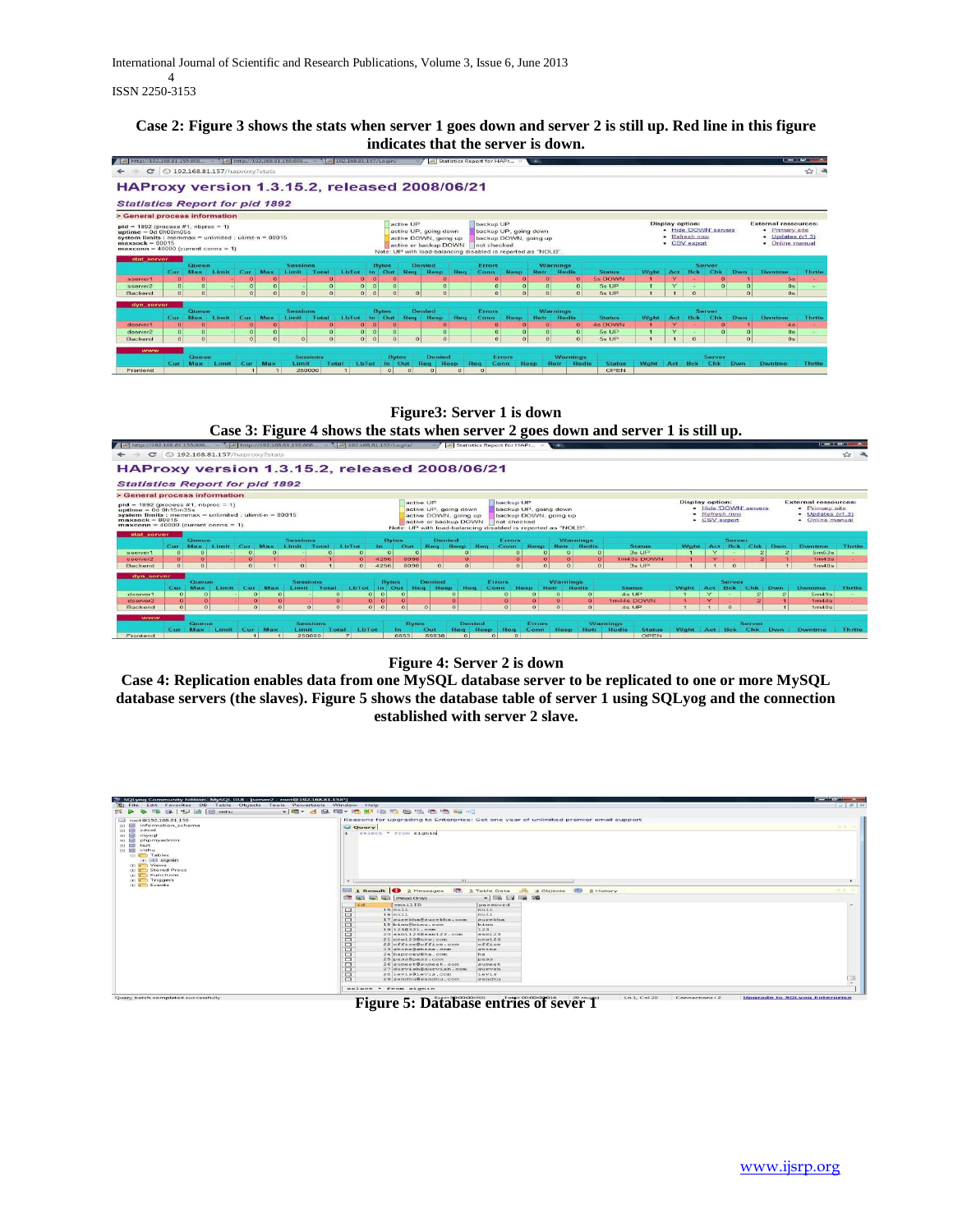$rac{Fav}{r}$ mites DB<br>≪নাকি টি  $\frac{Pow}{P}$ ertools Window Help<br>《乌属·纳勒·纳西斯·纳斯· Reasons for upgrading to E<br>© Query<br>1 select \* from signin **BOULD** ible Data <mark>d<sup>9</sup>s ⊈</mark> Objects<br>⇒ lling t⊞al lingui lenge  $\overline{c}$ **REAR 1** Result  $scale ~ < ~ from ~ sign$ <u>try batch completed successfully</u>

**Case 5: Figure 6 shows the replicated database table of server 2.When server 1 fails data is replicated to server 2.**

**Figure 6: Replicated Database entries of sever 2**

# VI. CONCLUSION

 Fault tolerance is concerned with all the techniques necessary to enable a system to tolerate software faults remaining in the system after its development. This paper discussed the fault tolerance techniques covering its research challenges, tools used for implementing fault tolerance techniques in cloud computing. Cloud virtualized system architecture is also proposed based on HAProxy. Autonomic fault tolerance is implemented dealing with various software faults for server applications in a cloud virtualized environment. When one of the servers goes down unexpectedly, connection will automatically be redirected to the other server. Data replication technique is implemented on virtual machine environment. The experimental results are obtained, that validate the system fault tolerance.

#### **REFERENCES**

- [1] Antonina Litvinova, Christian Engelmann and Stephen L. Scott," A Proactive Fault Tolerance Framework for High Performance Computing", 2009.
- [2] Golam Moktader Nayeem, Mohammad Jahangir Alam," Analysis of Different Software Fault Tolerance Techniques", 2006.
- Steven Y. Ko, Imranul Hoque, Brian Cho and Indranil Gupta, "On Availability of Intermediate Data in Cloud Computations", 2010.
- [4] L. M. Vaquero, L. Rodero-Merino, J. Caceres and M. Lindner, "A break in the clouds: towards a cloud definition," SIGCOMM Computer Communication Review,vol. 39, pp. 50–55, December 2008.
- [5] M.Armbrust, A.Fox, R. Griffit,et al., "A view of cloud computing", Communications of the ACM, vol. 53, no. 4, pp. 50–58, 2010.
- [6] R.Buyya, S.Pandey and C.Vecchiola, "Cloudbus toolkit for market-oriented cloud computing", In Proceeding of the 1st International Conference on Cloud Computing (CloudCom2009), Beijing, China, December 2009.
- [7] HadoopMapReduceTutorial.http://hadoop.apache.org/co re/docs/current/mapred tutorial.html.
- [8] AmazonElasticComputeCloud(EC2) http://www.amazon.com/ec2/
- [9] S. Sidiroglou, O. Laadan, C. Perez, N. Viennot, J. Nieh, and A. D. Keromytis, "ASSURE: Automatic Software Self-healing Using REscue points", Proceedings of the 14th International Conference on Architectural Support for Programming Languages and Operating Systems (ASPLOS'09), ACM Press, March 7-11, 2009, Washington, DC, USA, pp.37-48.
- [10] B. Buck and J. K. Hollingsworth, "An API For Runtime Code Patching", International Journal of High Performance Computing Applications, Vol.14, No.4, November 2000, pp.317-329. pp.361-376.
- [11] Gang Chen, Hai Jin, Deqing Zou, Bing Bing Zhou, Weizhong Qiang, Gang Hu, "SHelp: Automatic Self-healing for Multiple Application Instances in a Virtual Machine Environment", IEEE International Conference on Cluster Computing, 2010.
- [12] ]http://haproxy.1wt.eu/download/1.3/doc/configuration.t xt.
- [13] Yang Zhang1, Anirban Mandal2, Charles Koelbel1 and Keith Cooper," Combined Fault Tolerance and Scheduling Techniques for Workflow Applications on Computational Grids "in 9 IEEE/ACM international symposium on clustering and grid, 2010.
- [14] Imad M. Abbadi, "Self-Managed Services Conceptual Model in Trustworthy Clouds' Infrastructure", 2010.
- [15] Manish Pokharel and Jong Sou Park, "Increasing System Fault Tolerance with Software Rejuvenation in E-government System", IJCSNS International Journal of Computer Science and Network Security, VOL.10 No.5, May 2010.
- [16] Zaipeng Xie, Hongyu Sun and Kewal Saluja, "A Survey of Software Fault Tolerance Techniques".
- [17] Geoffroy Vallee, Kulathep Charoenpornwattana, Christian Engelmann, Anand Tikotekar, Stephen L. Scott," A Framework for Proactive Fault Tolerance".
- [18] Anglano C, Canonico M," Fault-tolerant scheduling for bag-of-tasks grid applications", In: Advances in grid computing—EGC 2005. Lecture notes in computer science, vol 3470/2005. Springer,Berlin/Heidelberg. ISSN: 0302-9743 Print. doi:10.1007/b137919, ISBN: 978-3-540-26918-2,pp 630– 639
- [19] Elvin Sindrilaru,,Alexandru Costan,, Valentin Cristea," Fault Tolerance and Recovery in Grid Workflow Management Systems", 2010 International Conference on Complex, Intelligent and Software Intensive Systems.
- [20] S. Hwang, C. Kesselman, "Grid Workflow: A Flexible Failure Handling Framework for the Grid",12 IEEE international Symposium on Zigh Performance Distributed Computing (HPDC'03), Seattle, Washington,USA., IEEE CS Press, Los Alamitos, CA, USA, June 22 - 24, 2003.
- [21] Michael Armbrust, Armando Fox, Rean Griffith, " Above the Clouds: A Berkeley View of Cloud Computing", Electrical Engineering and Computer Sciences University of California at Berkeley, 2009.
- [22] Wenbing Zhao, P. M. Melliar-Smith and L. E. Moser," Fault Tolerance Middleware for Cloud Computing", 2010 IEEE 3rd International Conference on Cloud Computing.
- [23] Kassian Plankensteiner, Radu Prodan, Thomas Fahringer,"A New Fault Tolerance Heuristic for Scientific Workflows in Highly Distributed Environments based on Resubmission Impact", Fifth IEEE International Conference on e-Science,Austria,2009